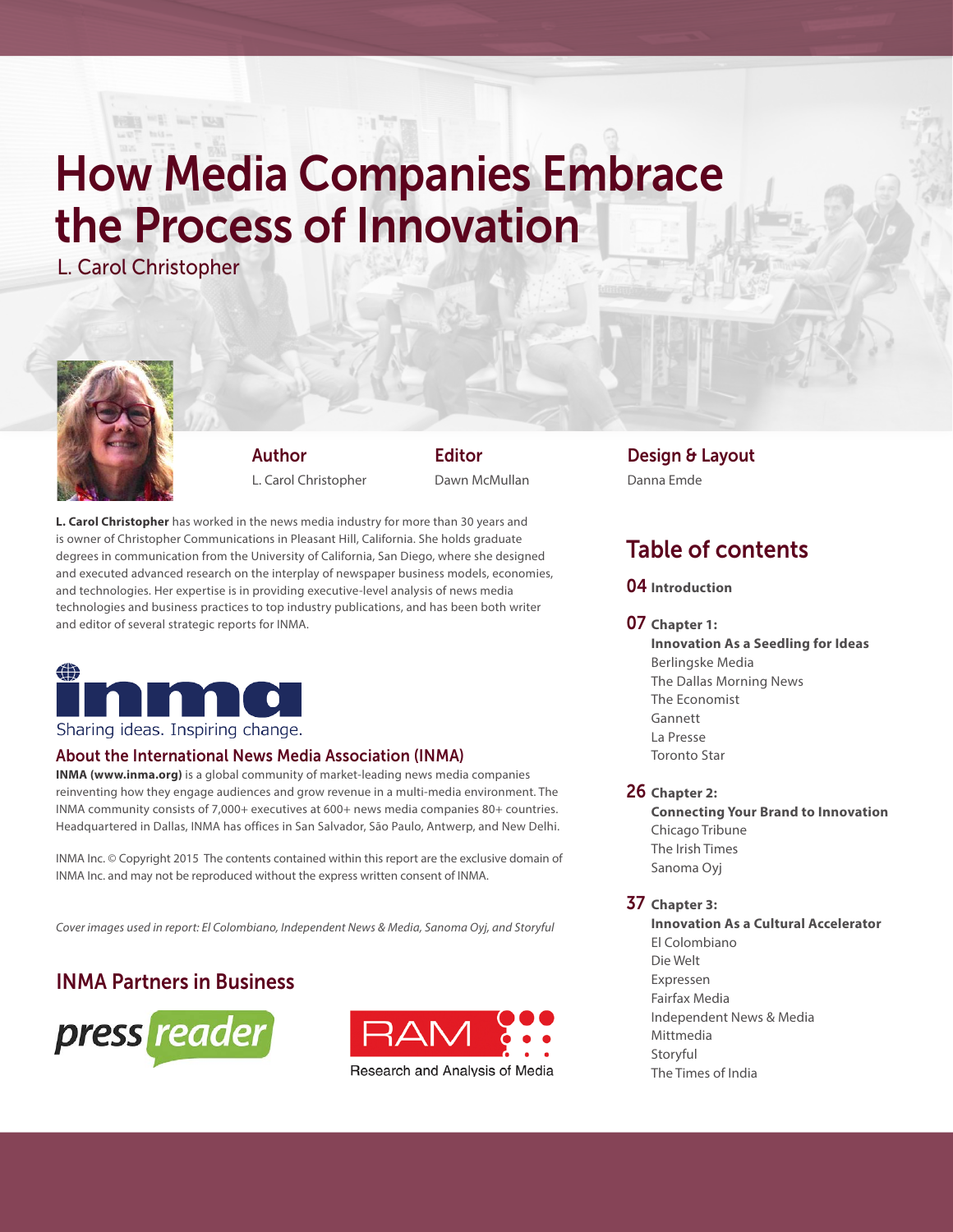## Introduction

There is a difference between news media companies that embed the process of innovation into their companies and those that dabble in innovative ideas. The former is a culture change and the focus of this strategic report.

Justin Ferrell, a former art director at The Washington Post and currently director of fellowships at Stanford's University's d.school, offered this "simple roadmap to how to create an innovative organisation" to a group of INMA members at a recent visit to the school:

- 1. *Creative confidence:* Do you feel the self-efficacy to be able to look at a problem and come up with a different way to solve it?
- **2. Creative agency:** Put your creative confidence into action and apply it in a multi-disciplinary team.
- 3. *Creative outputs:* This is the package, product, or service.
- 4. *Creative impact:* If you do all that well, you have impact in the world.

"This is an inside-out model," Ferrell says. "It moves from internal to external. If you feel like you're creative and can take the personal risk to try something different, then that leads to this. If you want to be here [impact], what are you doing here [confidence]?"

Yes, even dabbling in innovation leads to cool products or differences in the ways companies do business. But innovation within the process is an entirely different beast.

"Most media companies are way too outcome-focused," Ferrell says. "Every product you create is going to be superseded by someone else. If you're outcome-focused, you're going to be limited by this never-ending cycle of outcomes. But if you're processed-focused, that yields more interesting outcomes and more outcomes than being outcome-focused."